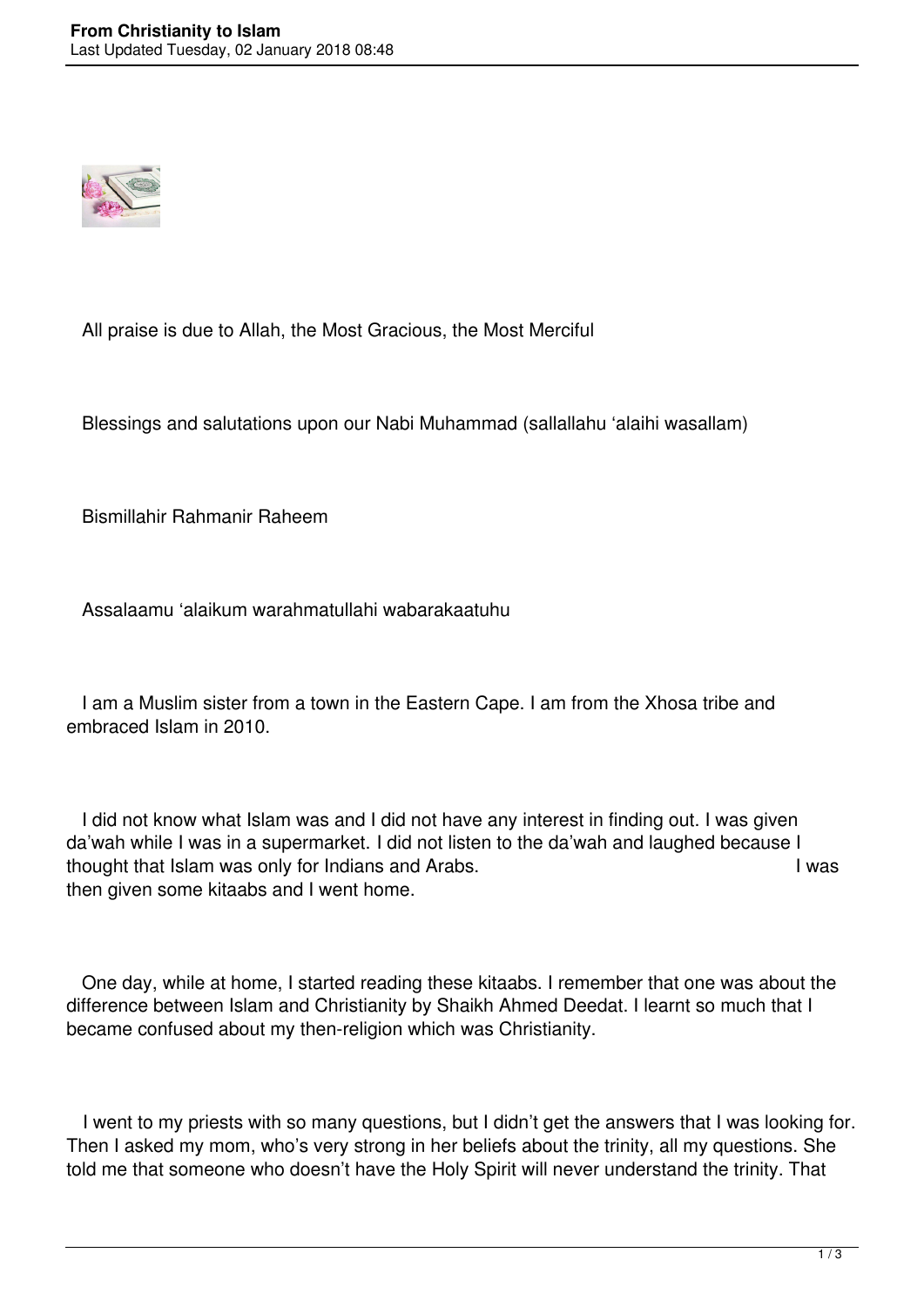wasn't the answer I was looking for either.

 I became so confused and prayed to God that He must guide me to the right path. I stopped going to church, started wearing long dresses and listening to Islamic lectures. Finally, I read the kalimah. In the beginning, I used to hide my Islam. Afterwards, I revealed my Islam and married a Muslim man.

 After getting married, one of the aunties took me to madrasah and I started learning more about the Oneness of Allah and that He has no partners. I started learning how to read salaah and the Quraan Majeed. I felt very peaceful and accepted by the Muslim community in my town.

 I started attending the weekly ta'leem which played a big role in my life. I had many challenges, as I'm from a non-Muslim background. I started ta'leem at home and Allah Ta'ala granted my family and I more sabr (patience). Whenever I experience any problem, I just open to the first story in Fazaail-e-Aa'maal, which is the story of Taa-if, where Nabi (sallallahu 'alaihi wasallam) was stoned until His blessed feet were clogged with blood in his shoes. It teaches me that whenever we have any problems, we should turn to Allah Ta'ala, and when Allah Ta'ala gives us trials, He loves us more. If those things used to happen to our Nabi (sallallahu 'alaihi wasallam), why should they not happen to us as his Ummah?

 I started wearing my niqaab (purdah) which was and still is a big challenge. When visiting my family, I face lots of problems. I travelled to Bangladesh with my husband to meet my in-laws. I was so nervous and worried, "Would they accept me or not? Would I be able to maintain my niqaab?" We went in January 2017 and the results were very positive.

 People showed me a lot of respect. No man was allowed to come into the room that I was staying in. I was treated like a princess. When we were packing our bags to come back to South Africa, I cried so much, as I felt as if I was leaving home.

 The other difficulty I'm experiencing is with my mom, she still hasn't accepted the fact that I'm a Muslim, and is always saying she's praying for me to believe that Jesus (peace be upon him) is the Lord and not just the prophet. I always tell her that I'm also making du'aa that she accepts Islam, as I know that she can be a good Muslim insha-Allah.